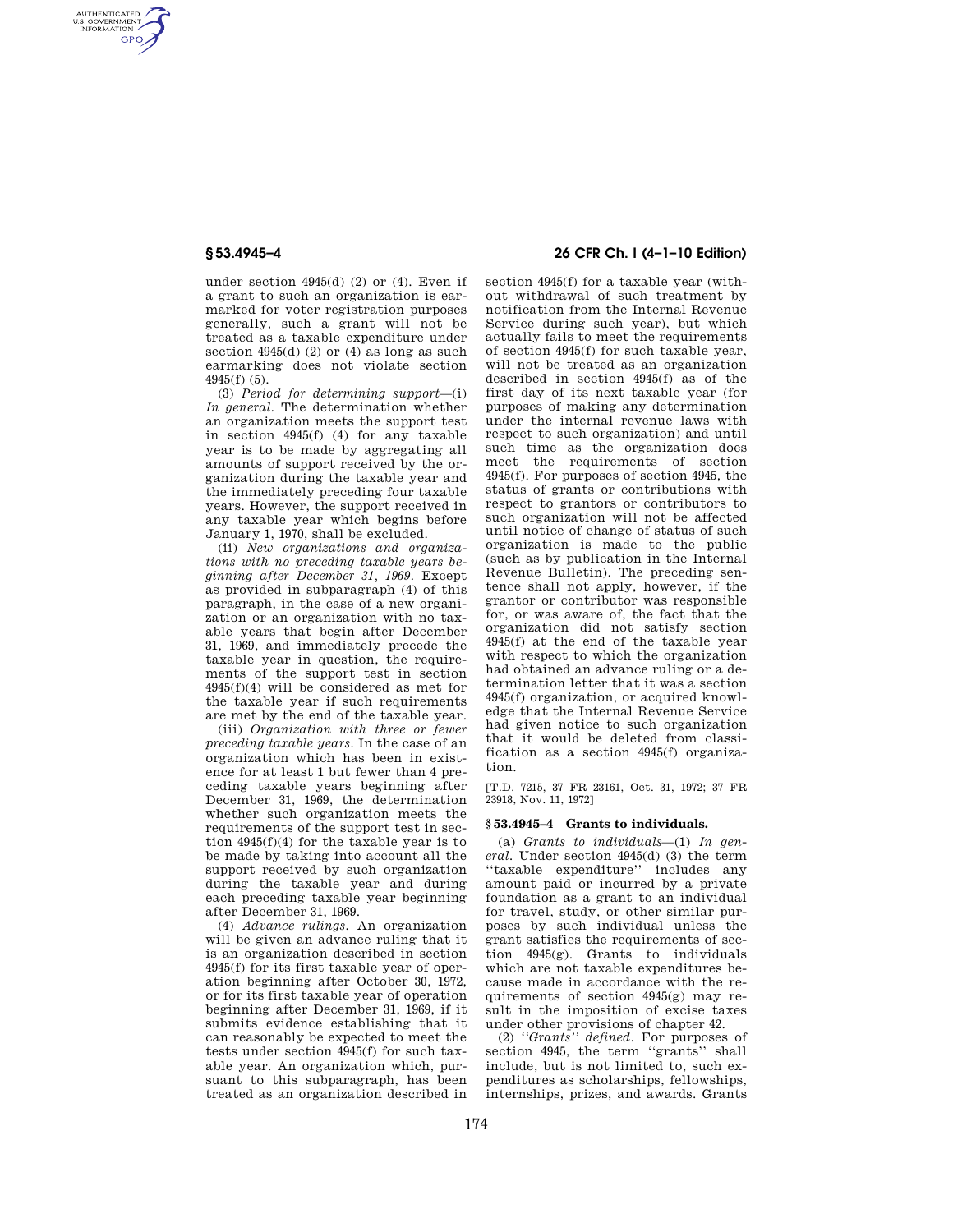shall also include loans for purposes described in section  $170(c)$  (2) (B) and ''program related investments'' (such as investments in small businesses in central cities or in businesses which assist in neighborhood renovation). Similarly, ''grants'' include such expenditures as payments to exempt organizations to be used in furtherance of such recipient organizations' exempt purposes whether or not such payments are solicited by such recipient organizations. Conversely, ''grants'' do not ordinarily include salaries or other compensation to employees. For example, ''grants'' do not ordinarily include educational payments to employees which are includible in the employees' incomes pursuant to section 61. In addition, ''grants'' do not ordinarily include payments (including salaries, consultants' fees and reimbursement for travel expenses such as transportation, board, and lodging) to persons (regardless of whether such persons are individuals) for personal services in assisting a foundation in planning, evaluating or developing projects or areas of program activity by consulting, advising, or participating in conferences organized by the foundation.

(3) *Requirements for individual grants*— (i) *Grants for other than section 4945(d)(3) purposes.* A grant to an individual for purposes other than those described in section 4945(d) (3) is not a taxable expenditure within the meaning of section 4945(d) (3). For example, if a foundation makes grants to indigent individuals to enable them to purchase furniture, such grants are not taxable expenditures within the meaning of section 4945(d) (3) even if the requirements of section 4945(g) are not met.

(ii) *Grants for section 4945(d) (3) purposes.* Under section 4945(g), a grant to an individual for travel, study, or other similar purposes is not a ''taxable expenditure'' only if:

(*a*) The grant is awarded on an objective and nondiscriminatory basis (within the meaning of paragraph (b) of this section);

(*b*) The grant is made pursuant to a procedure approved in advance by the Commissioner; and

(*c*) It is demonstrated to the satisfaction of the Commissioner that:

(*1*) The grant constitutes a scholarship or fellowship grant which is excluded from gross income under section 117(a) and is to be utilized for study at an educational institution described in section 151(e) (4);

(*2*) The grant constitutes a prize or award which is excluded from gross income under section 74(b), and the recipient of such prize or award is selected from the general public (within the meaning of section  $4941(d)$  (2) (G) (i) and the regulations thereunder); or

(*3*) The purpose of the grant is to achieve a specific objective, produce a report or other similar product, or improve or enhance a literary, artistic, musical, scientific, teaching, or other similar capacity, skill, or talent of the grantee.

If a grant is made to an individual for a purpose described in section  $4945(g)$ (3) and such grant otherwise meets the requirements of section 4945(g), such grant shall not be treated as a taxable expenditure even if it is a scholarship or a fellowship grant which is not excludable from income under section 117 or if it is a prize or award which is includible in income under section 74.

(iii) *Renewals.* A renewal of a grant which satisfied the requirements of subdivision (ii) of this subparagraph shall not be treated as a grant to an individual which is subject to the requirements of this section, if:

(*a*) The grantor has no information indicating that the original grant is being used for any purpose other than that for which it was made,

(*b*) Any reports due at the time of the renewal decision pursuant to the terms of the original grant have been furnished, and

(*c*) Any additional criteria and procedures for renewal are objective and nondiscriminatory.

For purposes of this section, an extension of the period over which a grant is to be paid shall not itself be regarded as a grant or a renewal of a grant.

(4) *Certain designated grants*—(i) *In general.* A grant by a private foundation to another organization, which the grantee organization uses to make payments to an individual for purposes described in section 4945(d)(3), shall not be regarded as a grant by the private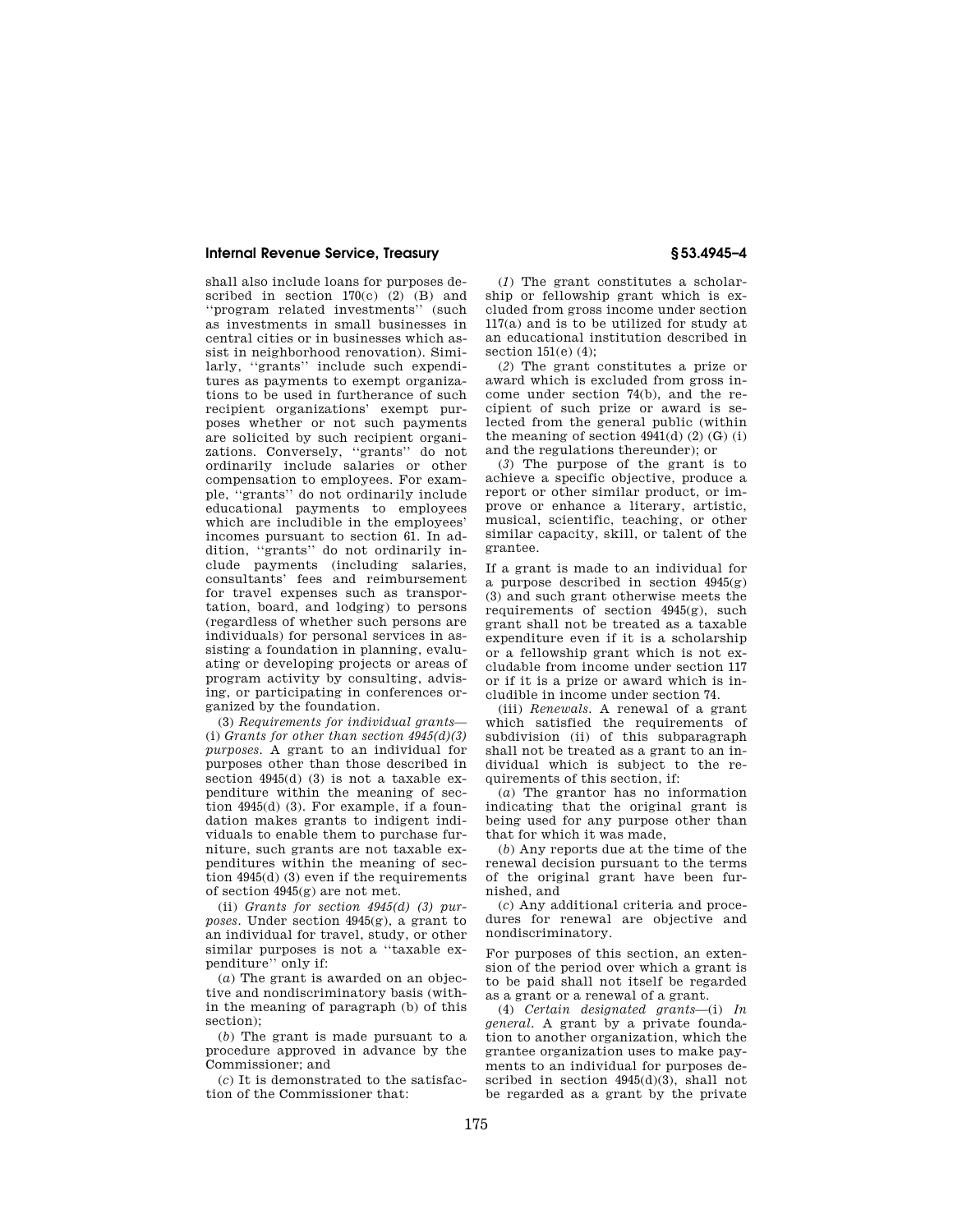foundation to the individual grantee if the foundation does not earmark the use of the grant for any named individual and there does not exist an agreement, oral or written, whereby such grantor foundation may cause the selection of the individual grantee by the grantee organization. For purposes of this subparagraph, a grant described herein shall not be regarded as a grant by the foundation to an individual grantee even though such foundation has reason to believe that certain individuals would derive benefits from such grant so long as the grantee organization exercises control, in fact, over the selection process and actually makes the selection completely independently of the private foundation.

(ii) *Certain grants to ''public charities''.*  A grant by a private foundation to an organization described in section 509(a)  $(1), (2),$  or  $(3),$  which the grantee organization uses to make payments to an individual for purposes described in section 4945(d)(3), shall not be regarded as a grant by the private foundation to the individual grantee (regardless of the application of subdivision (i) of this subparagraph) if the grant is made for a project which is to be undertaken under the supervision of the section  $509(a)$  (1), (2), or (3) organization and such grantee organization controls the selection of the individual grantee. This subdivision shall apply regardless of whether the name of the individual grantee was first proposed by the private foundation, but only if there is an objective manifestation of the section  $509(a)$ , (1), (2), or (3) organization's control over the selection process, although the selection need not be made completely independently of the private foundation. For purposes of this subdivision, an organization shall be considered a section 509(a)(1) organization if it is treated as such under subparagraph (4) of §53.4945–5(a).

(iii) *Grants to governmental agencies.* If a private foundation makes a grant to an organization described in section  $170(c)(1)$  (regardless of whether it is described in section  $501(c)(3)$  and such grant is earmarked for use by an individual for purposes described in section 4945(d)(3), such grant is not subject to the requirements of section  $4945(d)(3)$ and (g) and this section (regardless of

## **§ 53.4945–4 26 CFR Ch. I (4–1–10 Edition)**

the application of subdivision (i) of this subparagraph) if the section  $170(c)(1)$ organization satisfies the Commissioner in advance that its grant-making program:

(*a*) Is in furtherance of a purpose described in section  $170(c)(2)(B)$ .

(*b*) Requires that the individual grantee submit reports to it which would satisfy paragraph (c)(3) of this section, and

(*c*) Requires that the organization investigate jeopardized grants in a manner substantially similar to that described in paragraph (c)(4) of this section.

(iv) *Examples.* The provisions of this subparagraph may be illustrated by the following examples:

*Example 1.* M, a university described in section  $170(b)(1)(A)(ii)$ , requests that P, a private foundation, grant it \$100,000 to enable M to obtain the services of a particular scientist for a research project in a special field of biochemistry in which he has exceptional qualifications and competence. P, after determining that the project deserves support, makes the grant to M to enable it to obtain the services of this scientist. M is authorized to keep the funds even if it is unsuccessful in attempting to employ the scientist. Under these circumstances P will not be treated as having made a grant to the individual scientist for purposes of section 4945(d)(3) and (g), since the requirements of subdivision (i) of this subparagraph have been satisfied. Even if M were not authorized to keep the funds if it is unsuccessful in attempting to employ the scientist, P would not be treated as having made a grant to the individual scientist for purposes of section 4945(d)(3) and (g), since it is clear from the facts and circumstances that the selection of the particular scientist was made by M and thus the requirements of subdivision (ii) of this subparagraph would have been satisfied.

*Example 2.* Assume the same facts as Example (1), except that there are a number of scientists who are qualified to administer the research project, P suggests the name of the particular scientist to be employed by M, and M is not authorized to keep the funds if it is unsuccessful in attempting to employ the particular scientist. For purposes of section  $4945(d)(3)$  and (g), P will be treated as having made a grant to the individual scientist whose name it suggested, since it is clear from the facts and circumstances that selection of the particular scientist was made by P.

*Example 3.* X, a private foundation, is aware of the exceptional research facilities at Y University, an organization described in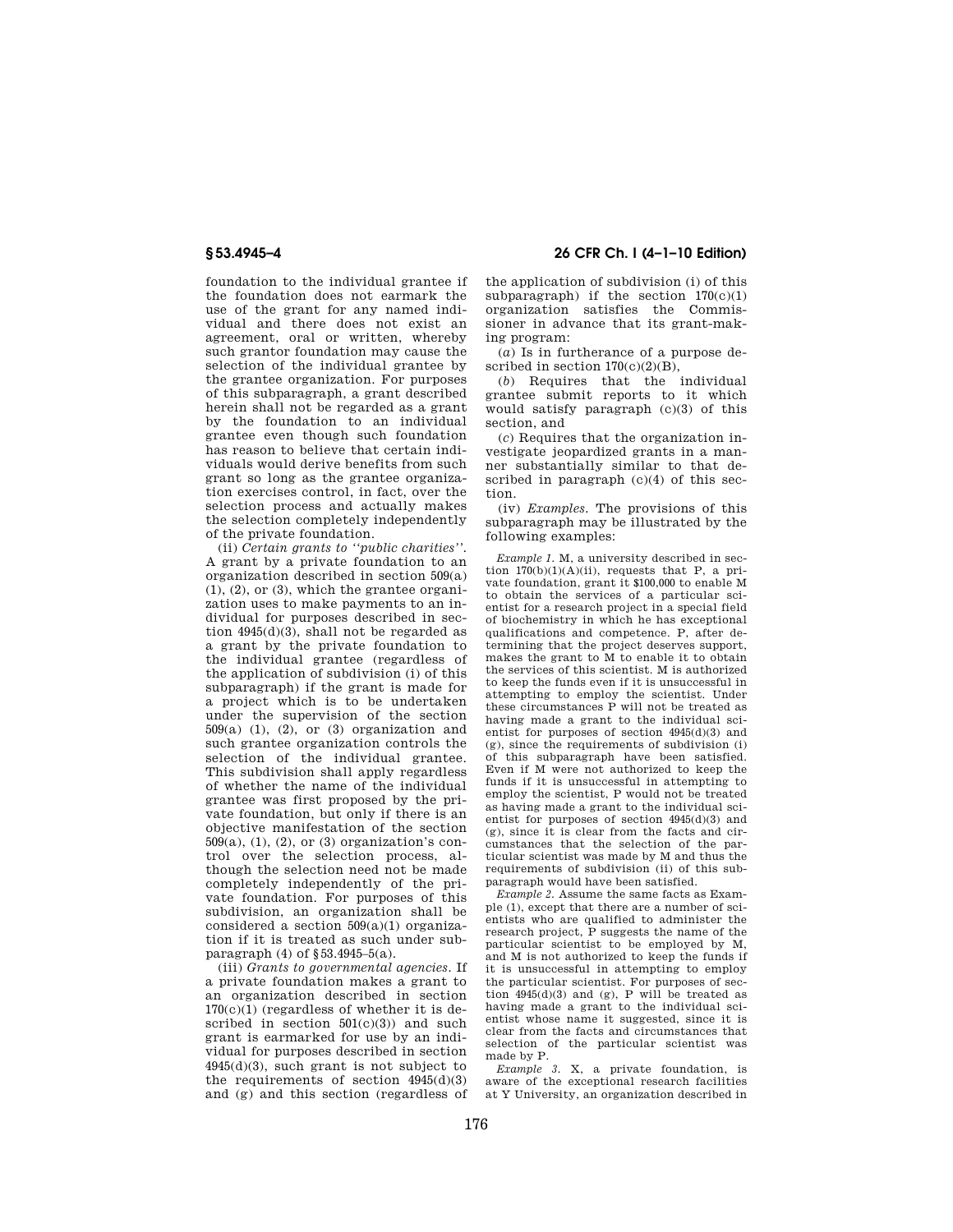section  $170(b)(1)(A)(ii)$ . Officials of X approach officials of Y with an offer to give Y a grant of \$100,000 if Y will engage an adequately qualified physicist to conduct a specific research project. Y's officials accept this proposal, and it is agreed that Y will administer the funds. After examining the qualifications of several research physicists, the officials of Y agree that A, whose name was first suggested by officials of X and who first suggested the specific research project to X, is uniquely qualified to conduct the project. X's grant letter provides that X has the right to renegotiate the terms of the grant if there is a substantial deviation from such terms, such as breakdown of Y's research facilities or termination of the conduct of the project by an adequately qualified physicist. Under these circumstances, X will not be treated as having made a grant to A for purposes of section  $4945(d)(3)$  and  $(e)$ . since the requirements of subdivision (ii) of this subparagraph have been satisfied.

*Example 4.* Professor A, a scholar employed by University Y, an organization described in section  $170(b)(1)(A)(ii)$ , approaches Foundation X to determine the availability of grant funds for a particular research project supervised or conducted by Professor A relevant to the program interests of Foundation X. After learning that Foundation X would be willing to consider the project if University Y were to submit the project to X, Professor A submits his proposal to the appropriate administrator of University Y. After making a determination that it should assume responsibility for the project, that Professor A is qualified to conduct the project, and that his participation would be consistent with his other faculty duties, University Y formally adopts the grant proposal and submits it to Foundation X. The grant is made to University Y which, under the terms of the grant, is responsible for the expenditure of the grant funds and the grant project. In such a case, and even if Foundation X retains the right to renegotiate the terms of the grant if the project ceases to be conducted by Professor A, the grant shall not be regarded as a grant by Foundation X to Professor A since University Y has retained control over the selection process within the meaning of subdivision (ii) of this subparagraph.

(5) *Earmarked grants to individuals.* A grant by a private foundation to an individual, which meets the requirements of section  $4945(d)(3)$  and  $(g)$ , is a taxable expenditure by such foundation under section 4945(d) only if:

(i) The grant is earmarked to be used for any activity described in section  $4945(d)$  (1), (2), or (5), or is earmarked to be used in a manner which would violate section 4945(d) (3) or (4),

(ii) There is an agreement, oral or written, whereby such grantor foundation may cause the grantee to engage in any such prohibited activity and such grant is in fact used in a manner which violates section 4945(d), or

(iii) The grant is made for a purpose other than a purpose described in section 170(c)(2)(B).

For purposes of this subparagraph, a grant by a private foundation is earmarked if such grant is given pursuant to an agreement, oral or written, that the grant will be used for specific purposes.

(b) *Selection of grantees on ''an objective and nondiscriminatory basis''*—(1) *In general.* For purposes of this section, in order for a foundation to establish that its grants to individuals are made on an objective and nondiscriminatory basis, the grants must be awarded in accordance with a program which, if it were a substantial part of the foundation's activities, would be consistent with:

(i) The existence of the foundation's exempt status under section 501(c)(3);

(ii) The allowance of deductions to individuals under section 170 for contributions to the granting foundation; and

(iii) The requirements of subparagraphs (2), (3), and (4) of this paragraph.

(2) *Candidates for grants.* Ordinarily, selection of grantees on an objective and nondiscriminatory basis requires that the group from which grantees are selected be chosen on the basis of criteria reasonably related to the purposes of the grant. Furthermore, the group must be sufficiently broad so that the giving of grants to members of such group would be considered to fulfill a purpose described in section  $170(c)(2)(B)$ . Thus, ordinarily the group must be sufficiently large to constitute a charitable class. However, selection from a group is not necessary where taking into account the purposes of the grant, one or several persons are selected because they are exceptionally qualified to carry out these purposes or it is otherwise evident that the selection is particularly calculated to effectuate the charitable purpose of the grant rather than to benefit particular persons or a particular class of persons.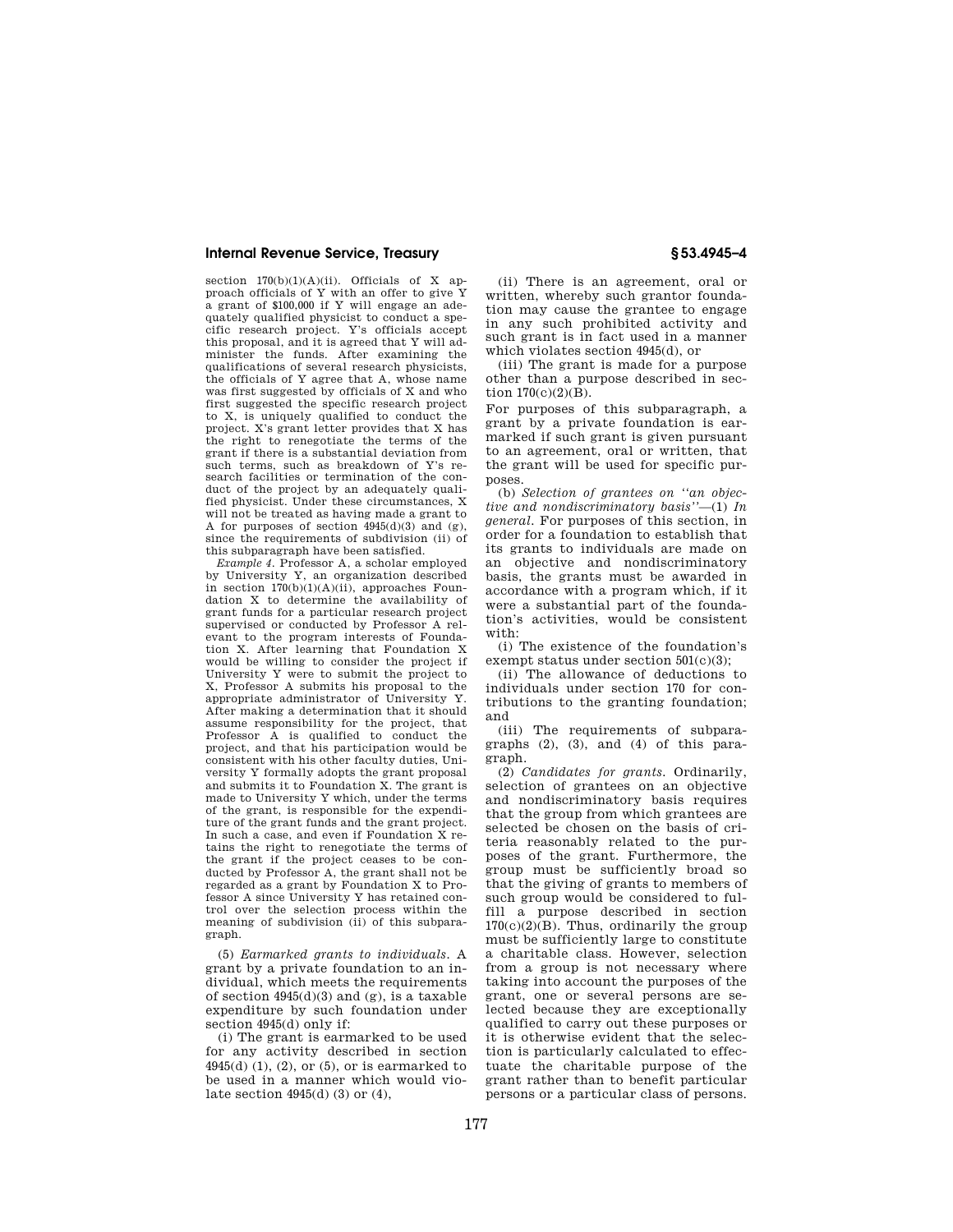Therefore, consistent with the requirements of this subparagraph, the foundation may impose reasonable restrictions on the group of potential grantees. For example, selection of a qualified research scientist to work on a particular project does not violate the requirements of section 4945(d)(3) merely because the foundation selects him from a group of three scientists who are experts in that field.

(3) *Selection from within group of potential grantees.* The criteria used in selecting grant recipients from the potential grantees should be related to the purpose of the grant. Thus, for example, proper criteria for selecting scholarship recipients might include (but are not limited to) the following: Prior academic performance; performance on tests designed to measure ability and aptitude for college work; recommendations from instructors; financial need; and the conclusions which the selection committee might draw from a personal interview as to the individual's motivation, character, ability, and potential.

(4) *Persons making selections.* The person or group of persons who select recipients of grants should not be in a position to derive a private benefit, directly or indirectly, if certain potential grantees are selected over others.

(5) *Examples.* The provisions of this paragraph may be illustrated by the following examples:

*Example 1.* X company employs 100,000 people of whom 1,000 are classified by the company as executives. The company has organized the X company foundation which, as its sole activity, provides 100 4-year college scholarships per year for children of the company's employees. Children of all employees (other than disqualified persons with respect to the foundation) who have worked for the X company for at least 2 years are eligible to apply for these scholarships. In previous years, the number of children eligible to apply for such scholarships has averaged 2,000 per year. Selection of scholarship recipients from among the applicants is made by three prominent educators, who have no connection (other than as members of the selection committee) with the company, the foundation or any of the employees of the company. The selections are made on the basis of the applicants' prior academic performance, performance on certain tests designed to measure ability and aptitude for college work, and financial need. No dis-

## **§ 53.4945–4 26 CFR Ch. I (4–1–10 Edition)**

proportionate number of scholarships has been granted to relatives of executives of X company. Under these circumstances, the operation of the scholarship program by the X company foundation: (1) Is consistent with the existence of the foundation's exempt status under section 501(c) (3) and with the allowance of deductions under section 170 for contributions to the foundation; (2) utilizes objective and nondiscriminatory criteria in selecting scholarship recipients from among the applicants; and (3) utilizes a selection committee which appears likely to make objective and nondiscriminatory selections of grant recipients.

*Example 2.* Assume the same facts as Example (1), except that the foundation establishes a program to provide 20 college scholarships per year for members of a certain ethnic minority. All members of this minority group (other than disqualified persons with respect to the foundation) living in State Z are eligible to apply for these scholarships. It is estimated that at least 400 persons will be eligible to apply for these scholarships each year. Under these circumstances, the operation of this scholarship program by the foundation: (1) Is consistent with the existence of the foundation's exempt status under section 501(c)(3) and with the allowance of deductions under section 170 for contributions to the foundation; (2) utilizes objective and nondiscriminatory criteria in selecting scholarship recipients from among the applicants; and (3) utilizes a selection committee which appears likely to make objective and nondiscriminatory selections of grant recipients.

(c) *Requirements of a proper procedure*—(1) *In general.* Section 4945(g) requires that grants to individuals must be made pursuant to a procedure approved in advance. To secure such approval, a private foundation must demonstrate to the satisfaction of the Commissioner that:

(i) Its grant procedure includes an objective and nondiscriminatory selection process (as described in paragraph (b) of this section);

(ii) Such procedure is reasonably calculated to result in performance by grantees of the activities that the grants are intended to finance; and

(iii) The foundation plans to obtain reports to determine whether the grantees have performed the activities that the grants are intended to finance.

No single procedure or set of procedures is required. Procedures may vary depending upon such factors as the size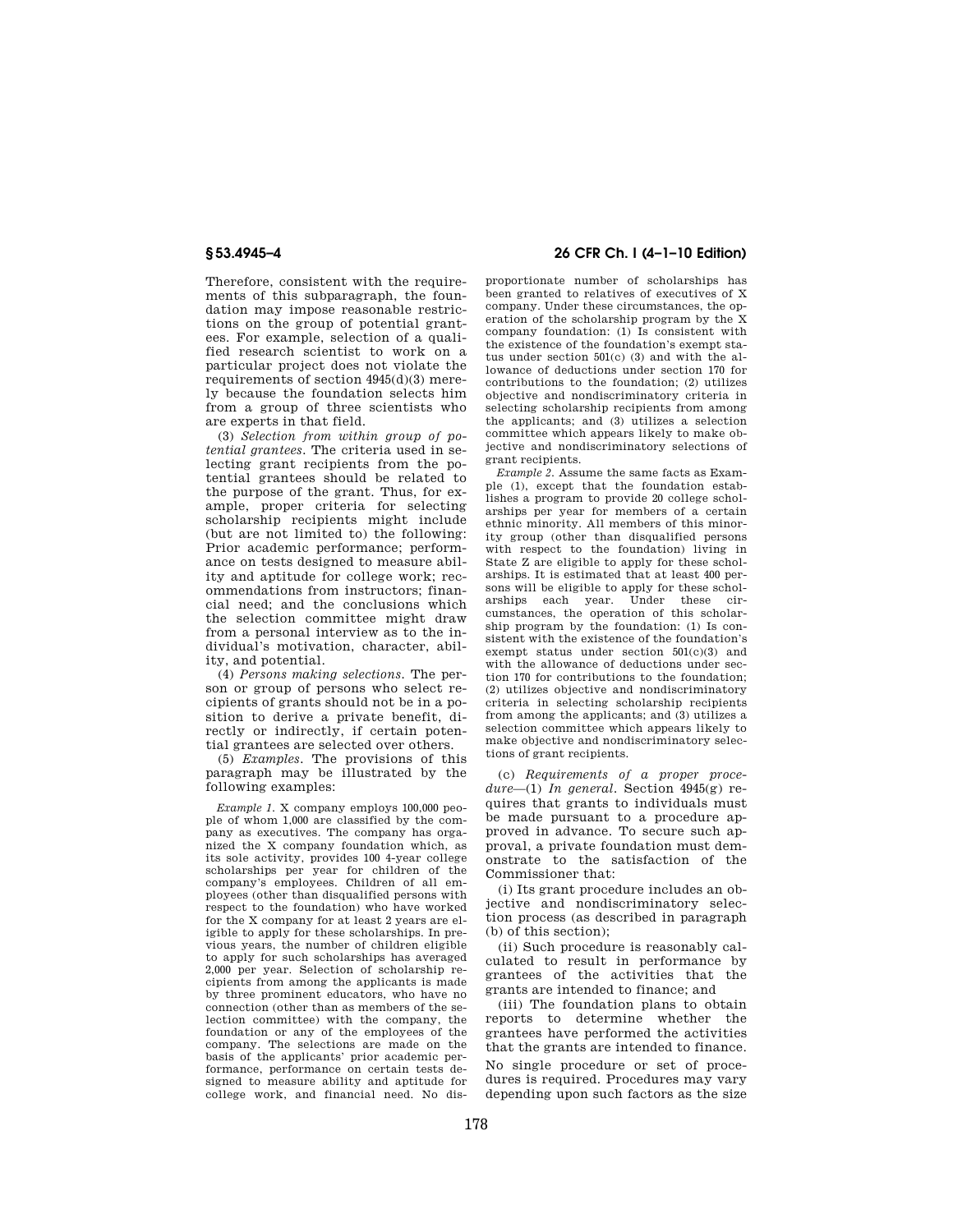of the foundation, the amount and purpose of the grants and whether one or more recipients are involved.

(2) *Supervision of scholarship and fellowship grants.* Except as provided in subparagraph (5) of this paragraph, with respect to any scholarship or fellowship grants, a private foundation must make arrangements to receive a report of the grantee's courses taken (if any) and grades received (if any) in each academic period. Such a report must be verified by the educational institution attended by the grantee and must be obtained at least once a year. In cases of grantees whose study at an educational institution does not involve the taking of courses but only the preparation of research papers or projects, such as the writing of a doctoral thesis, the foundation must receive a brief report on the progress of the paper or project at least once a year. Such a report must be approved by the faculty member supervising the grantee or by another appropriate university official. Upon completion of a grantee's study at an educational institution, a final report must also be obtained.

(3) *Grants described in section 4945(g)(3).* With respect to a grant made under section  $4945(g)(3)$ , the private foundation shall require reports on the use of the funds and the progress made by the grantee toward achieving the purposes for which the grant was made. Such reports must be made at least once a year. Upon completion of the undertaking for which the grant was made, a final report must be made describing the grantee's accomplishments with respect to the grant and accounting for the funds received under such grant.

(4) *Investigation of jeopardized grants.*  (i) Where the reports submitted under this paragraph or other information (including the failure to submit such reports) indicates that all or any part of a grant is not being used in furtherance of the purposes of such grant, the foundation is under a duty to investigate. While conducting its investigation, the foundation must withhold further payments to the extent possible until any delinquent reports required by this paragraph have been submitted

and where required by subdivision (ii) or (iii) of this subparagraph.

(ii) In cases in which the grantor foundation determines that any part of a grant has been used for improper purposes and the grantee has not previously diverted grant funds to any use not in furtherance of a purpose specified in the grant, the foundation will not be treated as having made a taxable expenditure solely because of the diversion so long as the foundation:

(*a*) Is taking all reasonable and appropriate steps either to recover the grant funds or to insure the restoration of the diverted funds and the dedication (consistent with the requirements of (*b*) (*1*) and (*2*) of this subdivision) of other grant funds held by the grantee to the purposes being financed by the grant, and

(*b*) Withholds any further payments to the grantee after the grantor becomes aware that a diversion may have taken place (hereinafter referred to as ''further payments'') until it has:

(*1*) Received the grantee's assurances that future diversions will not occur, and

(*2*) Required the grantee to take extraordinary precaution to prevent future diversions from occurring.

If a foundation is treated as having made a taxable expenditure under this subparagraph in a case to which this subdivision applies, then unless the foundation meets the requirements of (*a*) of this subdivision the amount of the taxable expenditure shall be the amount of the diversion plus the amount of any further payments to the same grantee. However, if the foundation complies with the requirements of (*a*) of this subdivision but not the requirements of (b) of this subdivision, the amount of the taxable expenditure shall be the amount of such further payments.

(iii) In cases where a grantee has previously diverted funds received from a grantor foundation, and the grantor foundation determines that any part of a grant has again been used for improper purposes, the foundation will not be treated as having made a taxable expenditure solely by reason of such diversion so long as the foundation: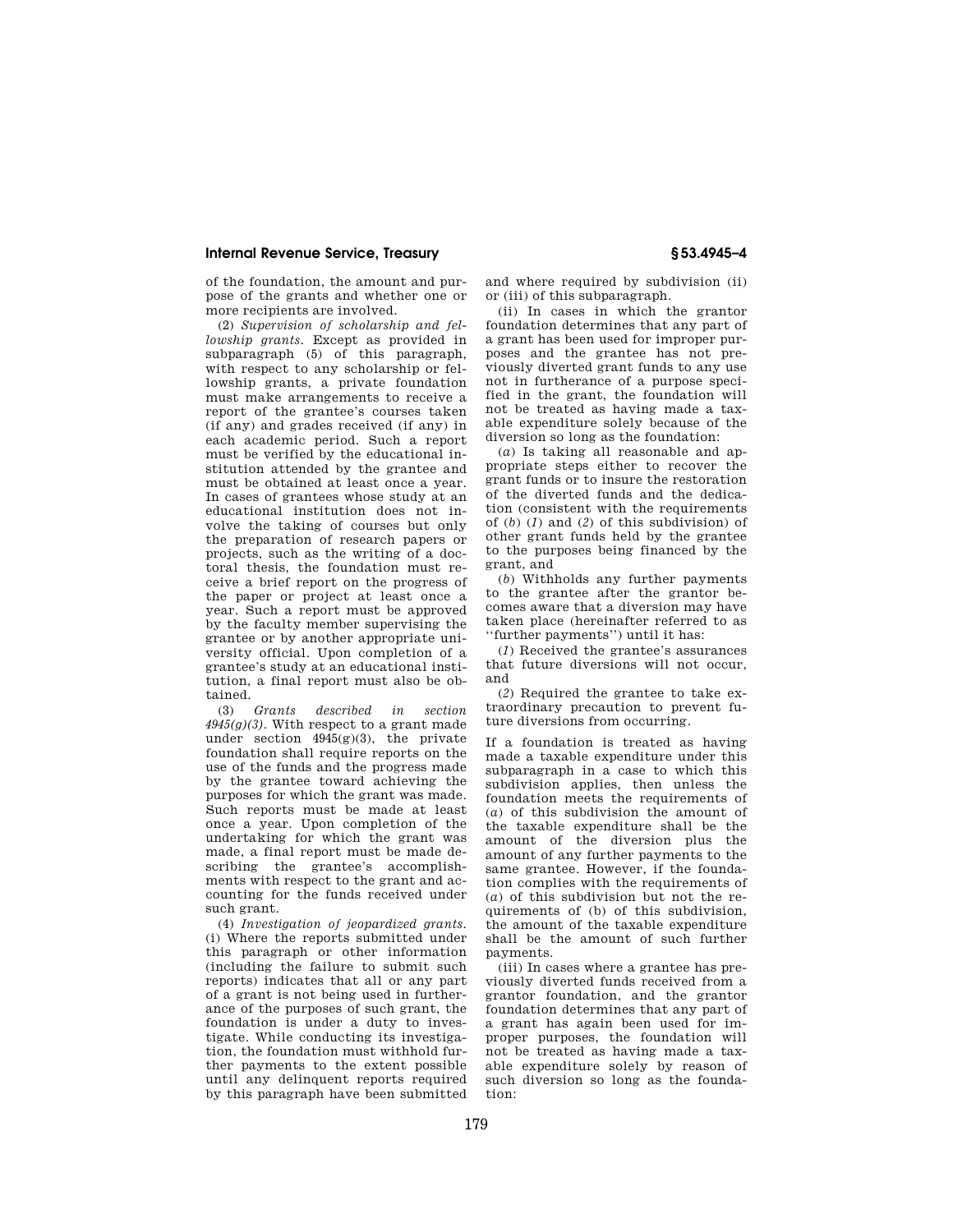(*a*) Is taking all reasonable and appropriate steps to recover the grant funds or to insure the restoration of the funds and the dedication (consistent with the requirements of (*b*) (*2*) and (*3*) of this subdivision) of other grant funds held by the grantee to the purposes being financed by the grant, and

(*b*) Withholds further payments until: (*1*) Such funds are in fact so recovered or restored,

(*2*) It has received the grantee's assurances that future diversions will not occur, and

(*3*) It requires the grantee to take extraordinary precautions to prevent future diversions from occurring.

If a foundation is treated as having made a taxable expenditure under this subparagraph in a case to which this subdivision applies, then unless the foundation meets the requirements of (*a*) of this subdivision, the amount of the taxable expenditure shall be the amount of the diversion plus the amount of any further payments to the same grantee. However, if the foundation complies with the requirements of (*a*) of this subdivision, but fails to withhold further payments until the requirements of (*b*) of this subdivision are met, the amount of the taxable expenditure shall be the amount of such further payments.

(iv) The phrase ''all reasonable and appropriate steps'' in subdivisions (ii) and (iii) of this subparagraph includes legal action where appropriate but need not include legal action if such action would in all probability not result in the satisfaction of execution on a judgment.

(5) *Supervision of certain scholarship and fellowship grants.* Subparagraphs (2) and (4) of this paragraph shall be considered satisfied with respect to scholarship or fellowship grants under the following circumstances:

(i) The scholarship or fellowship grants are described in section  $4945(g)$ (1);

(ii) The grantor foundation pays the scholarship or fellowship grants to an educational institution described in section  $151(e)$  (4); and

(iii) Such educational institution agrees to use the grant funds to defray the recipient's expenses or to pay the

**§ 53.4945–4 26 CFR Ch. I (4–1–10 Edition)** 

funds (or a portion thereof) to the recipient only if the recipient is enrolled at such educational institution and his standing at such educational institution is consistent with the purposes and conditions of the grant.

(6) *Retention of records.* A private foundation shall retain records pertaining to all grants to individuals for purposes described in section 4945(d) (3). Such records shall include:

(i) All information the foundation secures to evaluate the qualification of potential grantees;

(ii) Identification of grantees (including any relationship of any grantee to the foundation sufficient to make such grantee a disqualified person of the private foundation within the meaning of section  $4946(a)$  (1));

(iii) Specification of the amount and purpose of each grant; and

(iv) The follow-up information which the foundation obtains in complying with subparagraphs  $(2)$ ,  $(3)$ , and  $(4)$  of this paragraph.

(7) *Example.* The provisions of paragraphs (b) and (c) of this section may be illustrated by the following example:

*Example.* The X foundation grants 10 scholarships each year to graduates of high schools in its area to permit the recipients to attend college. It makes the availability of its scholarships known by oral or written communications each year to the principals of three major high schools in the area. The foundation obtains information from each high school on the academic qualifications, background, and financial need of applicants. It requires that each applicant be recommended by two of his teachers or by the principal of his high school. All application forms are reviewed by the foundation officer responsible for making the awards and scholarships are granted on the basis of the academic qualifications and financial need of the grantees. The foundation obtains annual reports on the academic performance of the scholarship recipient from the college or university which he attends. It maintains a file on each scholarship awarded, including the original application, recommendations, a record of the action taken on the application, and the reports on the recipient from the institution which he attends. The described procedures of the X foundation for the making of grants to individuals qualify for Internal Revenue Service approval under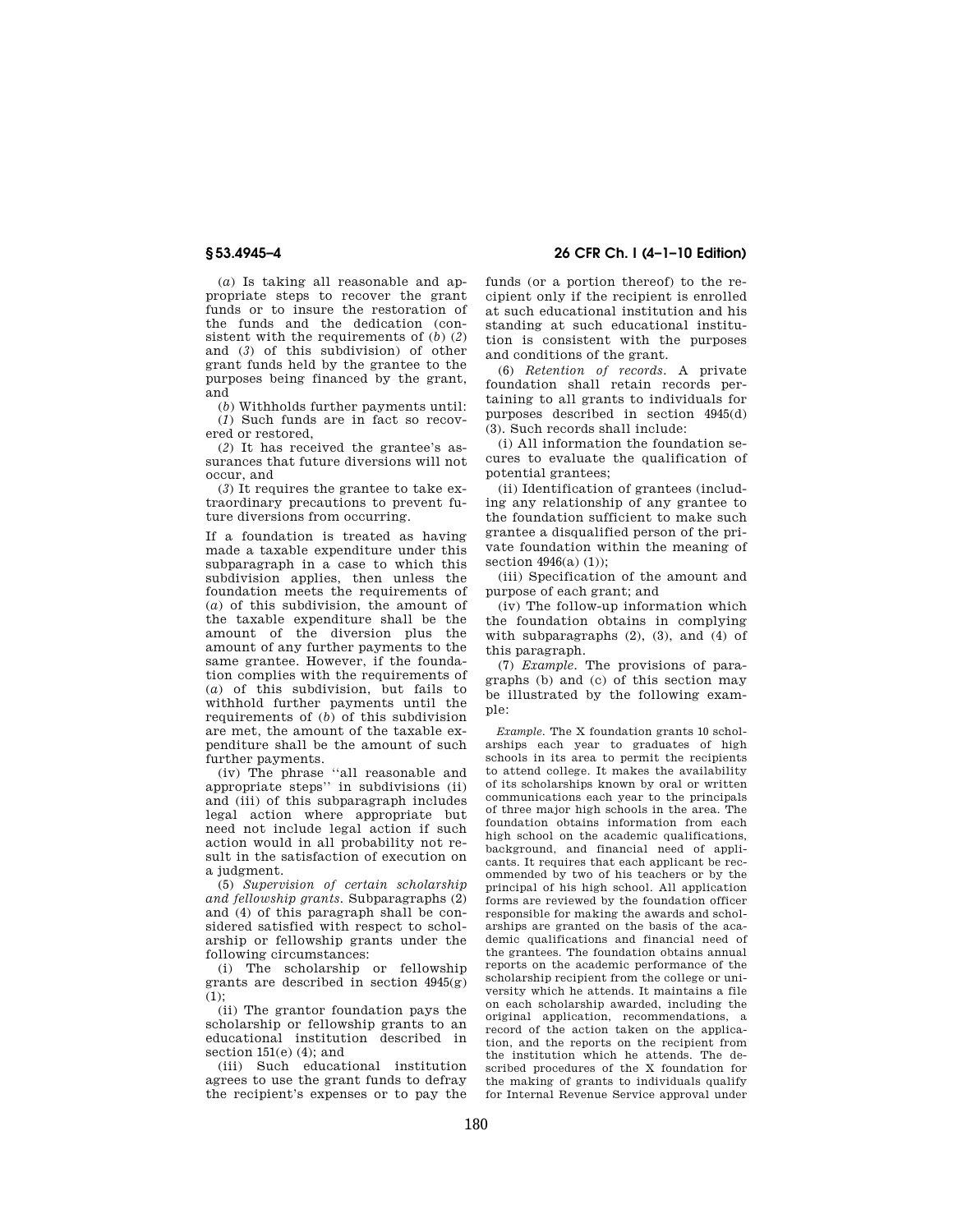section  $4945(e)$ . Furthermore, if the X foundation's scholarship program meets the requirements of subparagraph (5) of this paragraph, X foundation will not have to obtain reports on the academic performance of the scholarship recipients.

(d) *Submission of grant procedure*—(1) *Contents of request for approval of grant procedures.* A request for advance approval of a foundation's grant procedures must fully describe the foundation's procedures for awarding grants and for ascertaining that such grants are used for the proper purposes. The approval procedure does not contemplate specific approval of particular grant programs but instead one-time approval of a system of standards, procedures, and follow-up designed to result in grants which meet the requirements of section 4945(g). Thus, such approval shall apply to a subsequent grant program as long as the procedures under which it is conducted do not differ materially from those described in the request to the Commissioner. The request must contain the following items:

(i) A statement describing the selection process. Such statement shall be sufficiently detailed for the Commissioner to determine whether the grants are made on an objective and nondiscriminatory basis under paragraph (b) of this section.

(ii) A description of the terms and conditions under which the foundation ordinarily makes such grants, which is sufficient to enable the Commissioner to determine whether the grants awarded under such procedures would meet the requirements of paragraph (1), (2), or (3) of section 4945(g).

(iii) A detailed description of the private foundation's procedure for exercising supervision over grants, as described in paragraph (c) (2) and (3) of this section.

(iv) A description of the foundation's procedures for review of grantee reports, for investigation where diversion of grant funds from their proper purposes is indicated, and for recovery of diverted grant funds, as described in paragraph (c) (4) of this section.

(2) *Place of submission.* Request for approval of grant procedures shall be submitted to the District Director.

(3) *Internal Revenue Service action on request for approval of grant procedures.*  The 45th day after a request for approval of grant procedures has been properly submitted to the Internal Revenue Service, the organization has not been notified that such procedures are not acceptable, such procedures shall be considered as approved from the date of submission until receipt of actual notice from the Internal Revenue Service that such procedures do not meet the requirements of this section. If a grant to an individual for a purpose described in section 4945(d) (3) is made after notification to the organization by the Internal Revenue Service that the procedures under which the grant is made are not acceptable, such grant is a taxable expenditure under this section.

(e) *Effective dates*—(1) *In general.* This section shall apply to all grants to individuals for travel, study, or other similar purposes which are made by private foundations more than 90 days after October 30, 1972.

(2) *Transitional rules*—(i) *Grants committed prior to January 1, 1970.* Section 4945(d) (3) and (g) and this section shall not apply to a grant for section 170(c) (2) (B) purposes made on or after January 1, 1970, if the grant was made pursuant to a commitment entered into prior to such date, but only if such commitment was made in accordance with the foundation's usual practices and is reasonable in amount in light of the purposes of the grant. For purposes of this subdivision, a commitment will be considered entered into prior to January 1, 1970, if prior to such date, the amount and nature of the payments to be made and the name of the payee were entered on the records of the payor, or were otherwise adequately evidenced, or the notice of the payment to be received was communicated to the payee in writing.

(ii) *Grants awarded on or after January 1, 1970.* In the case of a grant awarded on or after January 1, 1970, but prior to the expiration of 90 days after October 30, 1972, and paid within 48 months after the award of such grant, the requirements of section  $4945(g)$  that an individual grant be awarded on an objective and nondiscriminatory basis pursuant to a procedure approved in